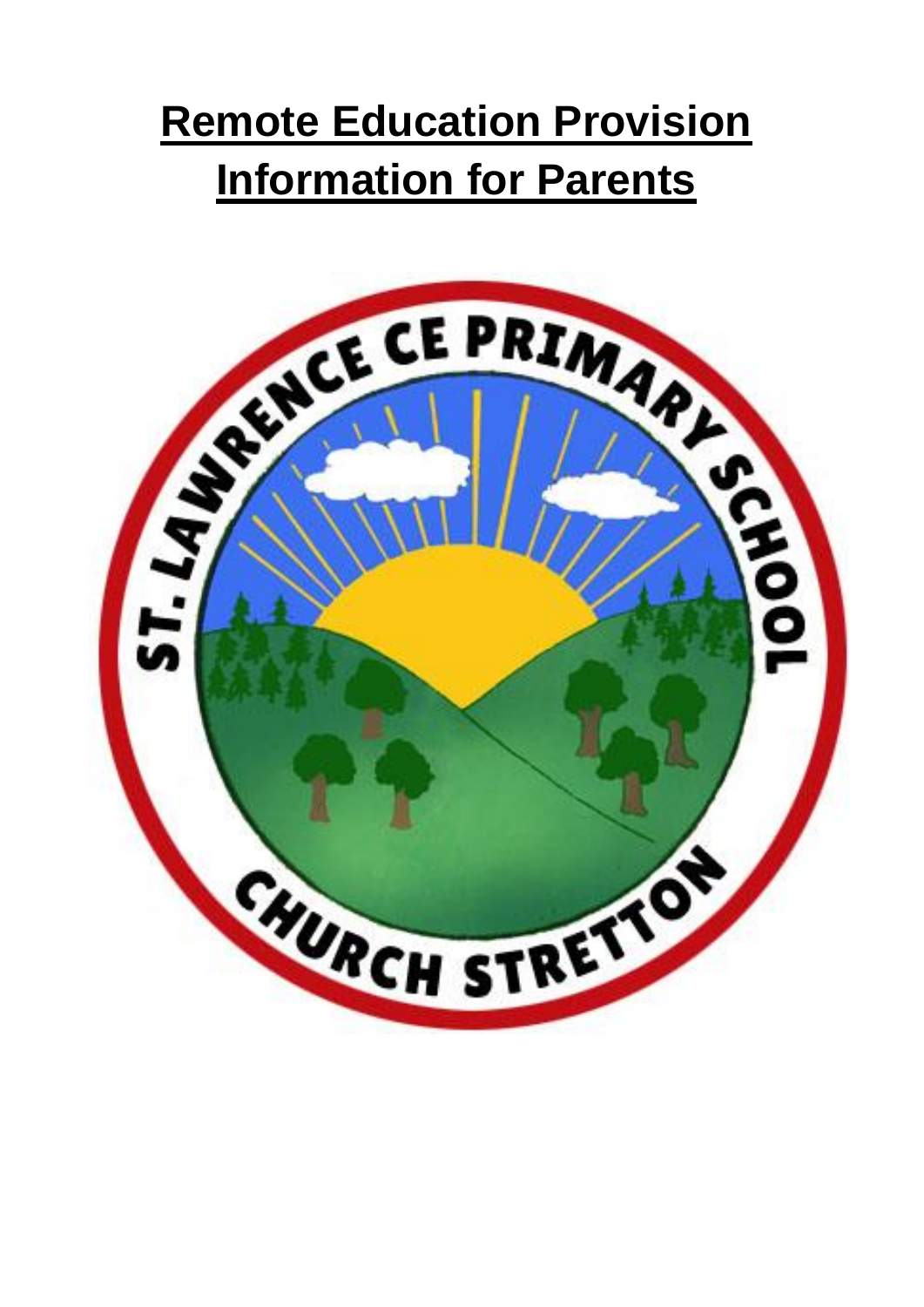# **Remote education provision: information for parents**

This information is intended to provide clarity and transparency to pupils and parents or carers about what to expect from remote education if local restrictions require entire cohorts (or bubbles) to remain at home.

For details of what to expect where individual pupils are self-isolating, please see the final section of this page.

## **The remote curriculum: what is taught to pupils at home**

A pupil's first day or two of being educated remotely might look different from our standard approach, while we take all necessary actions to prepare for a longer period of remote teaching.

#### **What should my child expect from immediate remote education in the first day or two of pupils being sent home?**

On the first full day of absence, your child will be set a number of tasks and activities that can be accessed via Seesaw (Badger, Owl and KS2) or EEXAT (Nursery, Fox and Hedgehog)

#### **Following the first few days of remote education, will my child be taught broadly the same curriculum as they would if they were in school?**

We teach the same curriculum remotely as we do in school wherever possible and appropriate. However, we have needed to make some adaptations in some subjects.

For example, writing opportunities might come from studying a video or picture stimulus which might not be studied as closely as if your child was in the classroom. Art and technology activities that might require specialist equipment and resources will be adapted to allow them to be carried out at home. PE sessions will be tailored to be carried out in the home or garden, using limited equipment.

## **Remote teaching and study time each day**

#### **How long can I expect work set by the school to take my child each day?**

We expect that remote education (including remote teaching and independent work) will take pupils broadly the following number of hours each day: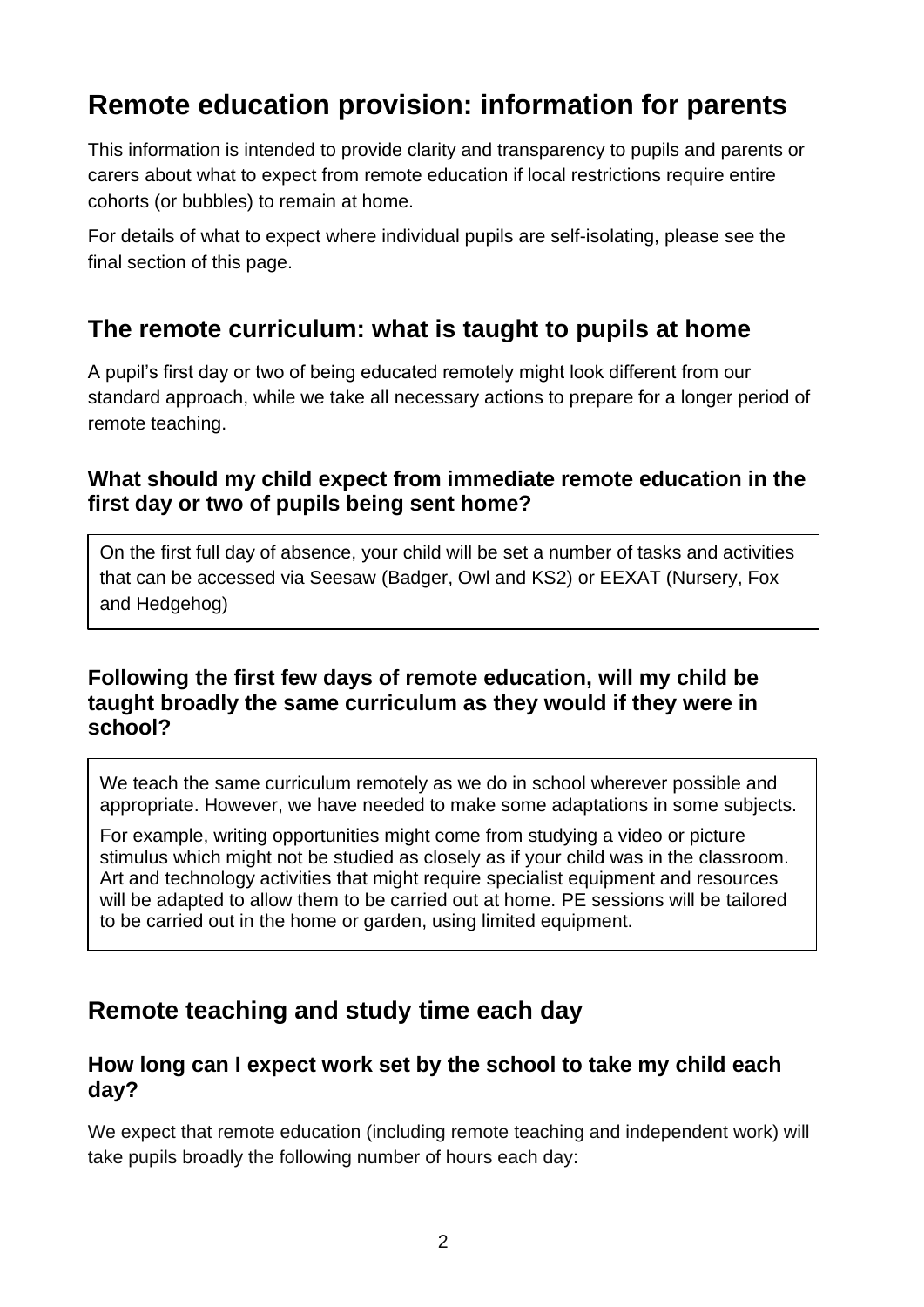| Primary school-aged pupils | EYFS and KS1 children are expected<br>to spend an average of 3 hours per<br>day.                                                                                                                                                                                        |
|----------------------------|-------------------------------------------------------------------------------------------------------------------------------------------------------------------------------------------------------------------------------------------------------------------------|
|                            | KS2 children are expected to spend<br>an average of 4 hours per day.                                                                                                                                                                                                    |
|                            | This should be broken up into<br>manageable chunks with regular<br>breaks, especially if using a screen.                                                                                                                                                                |
|                            | Each day should involve at least 15<br>minutes working on spelling words,<br>15 minutes practising times tables<br>and number bonds and 20 minutes<br>reading. Sites to support this are well<br>known to the children and links can<br>be found on the school website. |

## **Accessing remote education**

#### **How will my child access any online remote education you are providing?**

Fox and Hedgehog classes will access learning through EEXAT.

Badger, Owl & KS2 children will access learning activities through Seesaw.

All children will have access to an online reading resource called 'Bug Club'.

KS2 children will be able to access their school Office365 account by going to **tawe018.rmunify.com** and then adding their school username and password.

#### **If my child does not have digital or online access at home, how will you support them to access remote education?**

We recognise that some pupils may not have suitable online access at home. We take the following approaches to support those pupils to access remote education: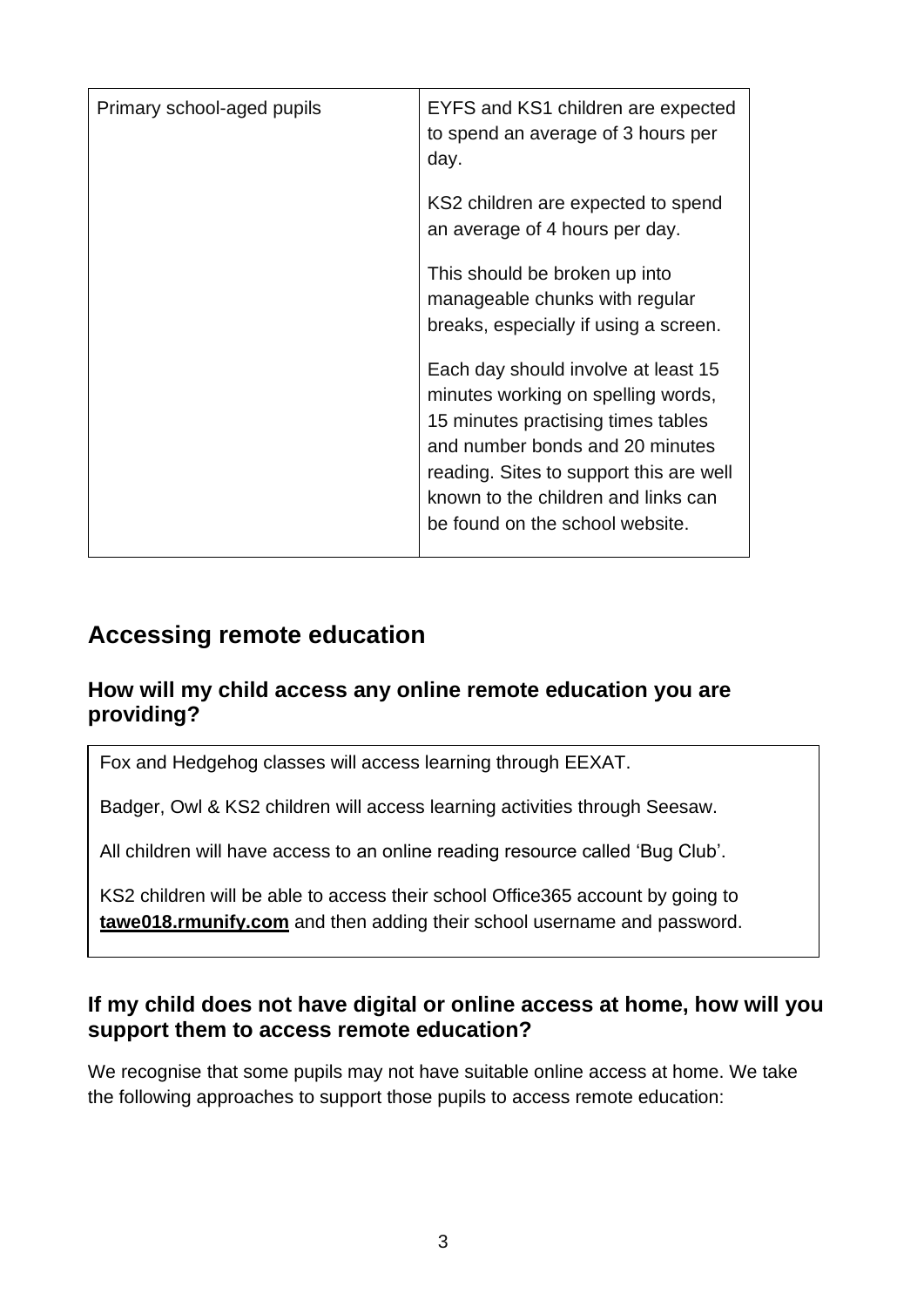If you do not have access to a device that allows children to work at home, please contact the school office.

We will make arrangements for our ICT technician to prepare a device that can be used at home.

This device will be loaned for the lockdown period and will need to be returned once normal schooling recommences.

N.B. use of school laptops can be monitored by school staff.

#### **How will my child be taught remotely?**

We use a combination of the following approaches to teach pupils remotely:

- recorded teaching (e.g. Oak National Academy lessons, bbc schools, white rose, video/audio recordings made by teachers).
- activities that give examples shown of the outcome expected.
- activities that give a template to record the task.
- activities that require a range of possible response outcomes the use of video, photos, typing, writing etc.
- commercially available websites supporting the teaching of specific subjects or areas, including video clips or sequences.
- long-term project work and/or internet research activities.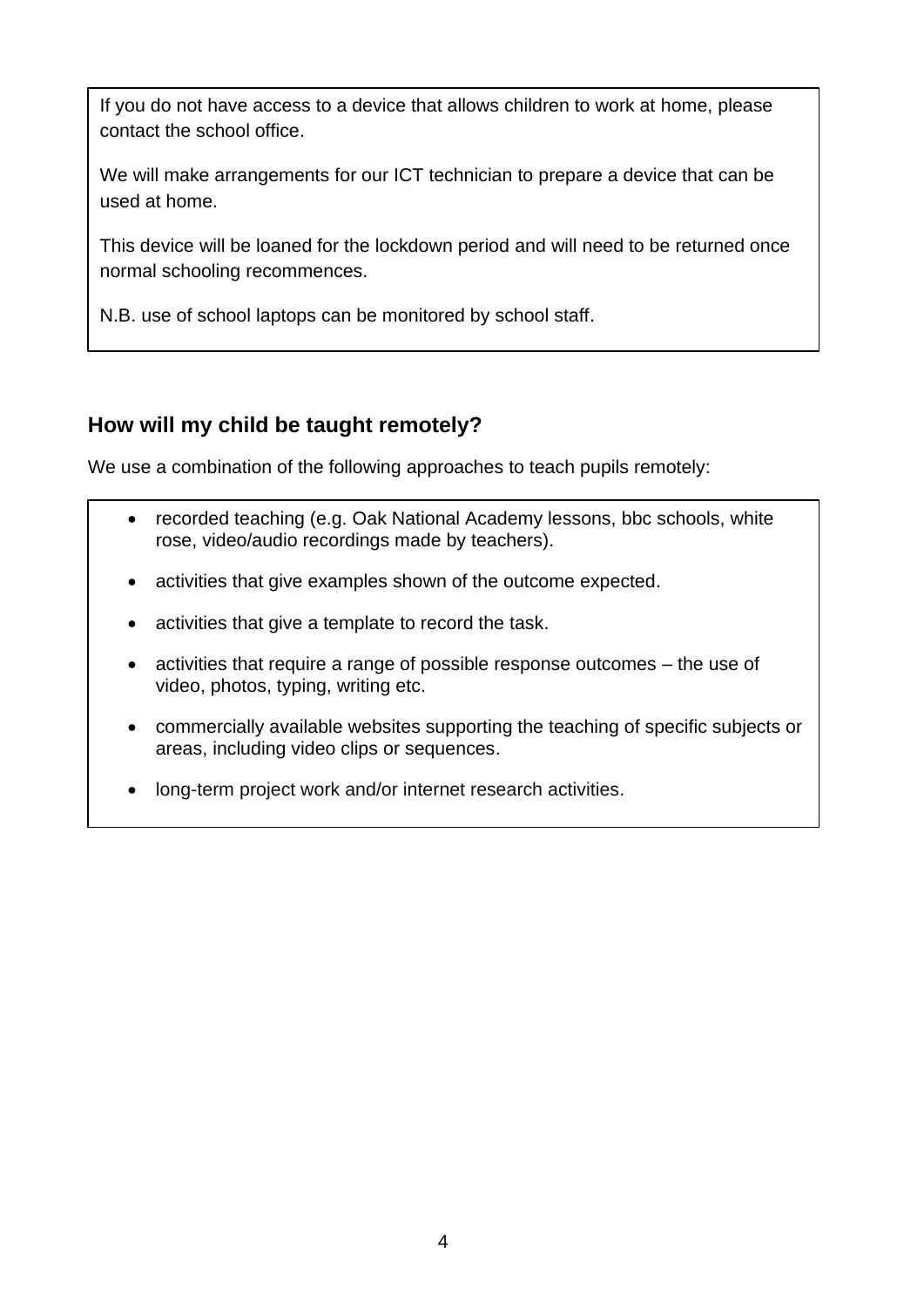## **Engagement and feedback**

#### **What are your expectations for my child's engagement and the support that we as parents and carers should provide at home?**

We expect that pupils:

- engage fully in the lessons set for them.
- follow the St. Lawrence Way as they would in school:
	- 1) Be responsible.
	- 2) Encourage others.
	- 3) Show respect.
	- 4) Try your best.

We expect that parents:

- will support their child/ren when they are learning.
- will try to provide a suitable learning space.
- will be positive in their approach.
- will engage in regular phone conversations with members of school staff.

#### **How will you check whether my child is engaging with their work and how will I be informed if there are concerns?**

Staff will regularly check and respond to work and posts on Seesaw or EEXAT.

Fortnightly phone calls will be made to support parents and children.

If we have concerns about engagement with work, parents will be contacted initially through parentmail and then further phone calls to offer support and guidance.

If pupils still do not engage the matter will be reported to Shropshire Council's Education Welfare Service.

#### **How will you assess my child's work and progress?**

Feedback can take many forms and may not always mean extensive written comments for individual children. For example, whole-class feedback or quizzes marked automatically via digital platforms are also valid and effective methods, amongst many others. Our approach to feeding back on pupil work is as follows: